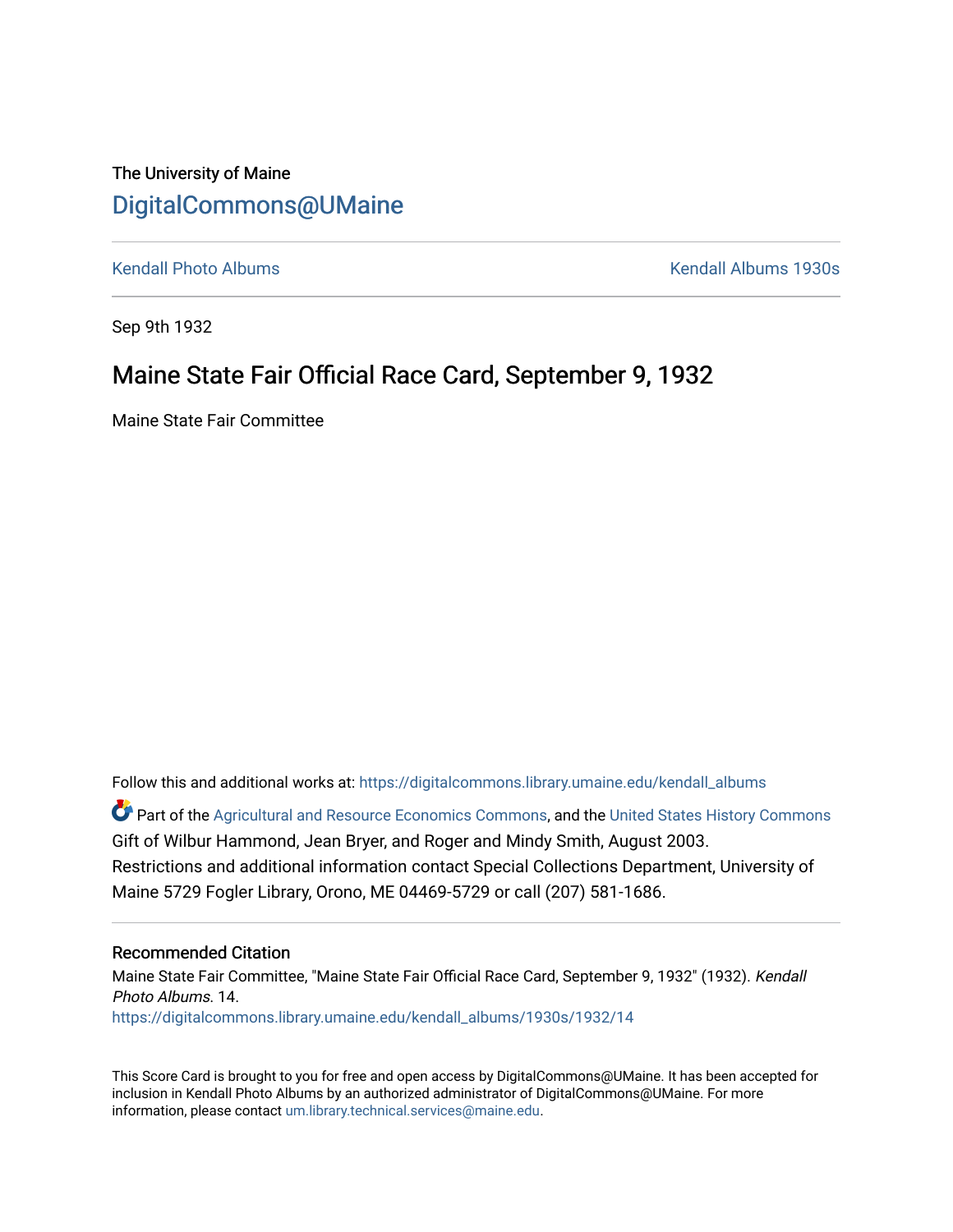|                                                                                                   | Friday, September 9, 1932                                                                                                                                                                                                                                                                                                                                                   |
|---------------------------------------------------------------------------------------------------|-----------------------------------------------------------------------------------------------------------------------------------------------------------------------------------------------------------------------------------------------------------------------------------------------------------------------------------------------------------------------------|
|                                                                                                   | <b>MAINE STATE FAIR OFFICIAL</b>                                                                                                                                                                                                                                                                                                                                            |
|                                                                                                   | <b>RACE CARD</b>                                                                                                                                                                                                                                                                                                                                                            |
|                                                                                                   | <b>RACE OFFICIALS</b>                                                                                                                                                                                                                                                                                                                                                       |
|                                                                                                   | Official Starter  EARL LUDWICK, Rockland<br>Presiding Judge  Dr. H. W. WATSON, Haverhill, Mass.<br>Timer  W. E. LAWLESS, Auburn<br>Timer  ROBERT JOHNSON, Lewiston<br>Patrol Judge  Dr. C. F. KIRK, Lewiston<br>Patrol Judge  F. R. HAYDEN, Lewiston<br>Distance Judge  W. E. ADAMS, Auburn<br>Marshall  STEVEN BURNS, Lewiston<br>Clerk of Course  G. M. HATCH, Farmington |
|                                                                                                   | <b>Stasday, September 4, 1932</b>                                                                                                                                                                                                                                                                                                                                           |
|                                                                                                   |                                                                                                                                                                                                                                                                                                                                                                             |
| PRICE: 10 CENTS                                                                                   | Sunsets, 6.8<br><b>Standard Time</b>                                                                                                                                                                                                                                                                                                                                        |
|                                                                                                   | Track Record $2.03\frac{1}{2}$ by "Single G"                                                                                                                                                                                                                                                                                                                                |
|                                                                                                   |                                                                                                                                                                                                                                                                                                                                                                             |
|                                                                                                   | <b>Lewiston Trust Company</b>                                                                                                                                                                                                                                                                                                                                               |
|                                                                                                   | Assets Over \$9,000,000.00                                                                                                                                                                                                                                                                                                                                                  |
|                                                                                                   | <b>OFFICERS</b><br>Geo. W. Lane, Jr.  President<br>Henry W. Oakes  Vice-President<br>Geo. J. Wallingford  Treasurer<br>Ralph H. Tuttle  Asst. Treasurer<br>Earl B. Austin  Asst. Treasurer                                                                                                                                                                                  |
|                                                                                                   | <b>DIRECTORS</b>                                                                                                                                                                                                                                                                                                                                                            |
| Geo. L. Cloutier<br>W. A. Knight<br>Geo. W. Lane, Jr.<br>Richard L. Lindquist<br>John E. McCarthy | Henry W. Oakes<br>R. E. Randall<br>John B. St. Pierre<br>Harry Stetson<br>Geo. J. Wallingford<br>W. T. Warren                                                                                                                                                                                                                                                               |
| A. P. McFarland, Asst. Treas.<br>Mgr. Lisbon Falls Branch                                         | H. T. Briggs, Asst. Treas.<br>Mgr. McFalls Branch<br>S. Parker Foss, Asst. Treas. - Mgr. Freeport Branch                                                                                                                                                                                                                                                                    |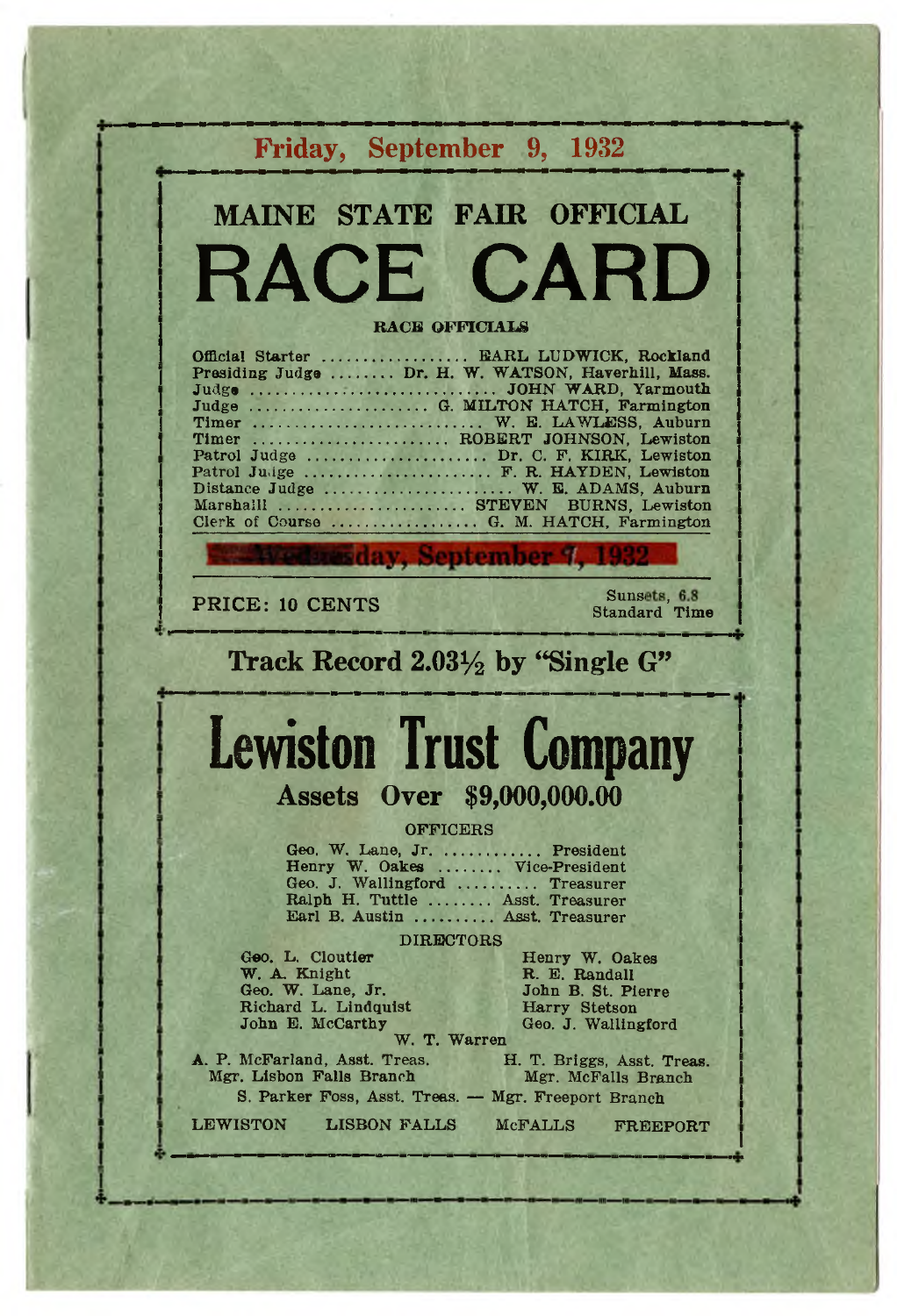## **Turner Centre Ice Cream** *"It's a Treat"*

*Words cannot do justice to the fine flavor and creamy texture of Turner Centre Ice Cream. Your taste can! That's why we ask you to order Turner Centre next time***,** *and leave it up to your taste. We know you'll come back for more. You can't help it.*

### *TURNER CENTRE SYSTEM*

**Distributors of Pasteurized**

#### **Milk, Cream, Butter, Ice Cream**

**PHONE LEWISTON 3830 AUBURN, MAINE** 

**Why not make a visit to our booth in the building for a delicious cone of ice cream or a cold bottle of milk.**

### **DODGE BROTHERS MOTOR CARS, TRUCKS, BUSES AND TAXICABS**

**PLYMOUTH MOTOR CARS**

*Lewiston Motors, Inc,*

**20 PARK STREET**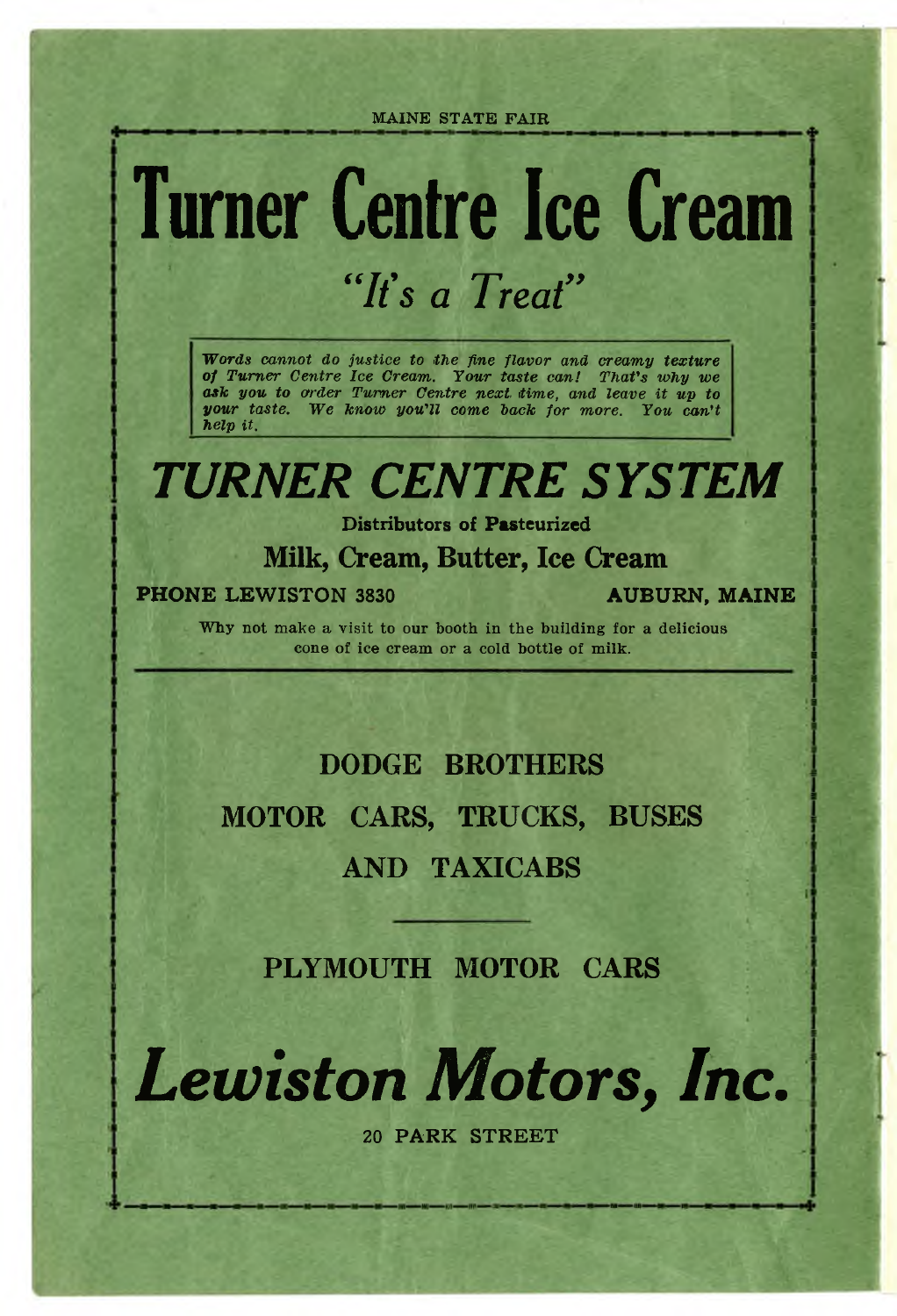## **J. W. WHITE COMPANY**

**Lewiston, Maine**

*Whitco Building Materials*



**Phone 330**

"IT'S A SAFE BET" **DeWITT HOTEL** (European)

**F. E. HODGKINS, Manager**

**Rate — \$1.50 with Running Water \$2.50 with Bath**

LEWISTON-The Industrial Heart of Maine.

### **LAKE AUBURN CRYSTAL ICE COMPANY PURE ICE Wholesale and Retail**

36 CHAPEL STREET

Telephone 380 LEWISTON, MAINE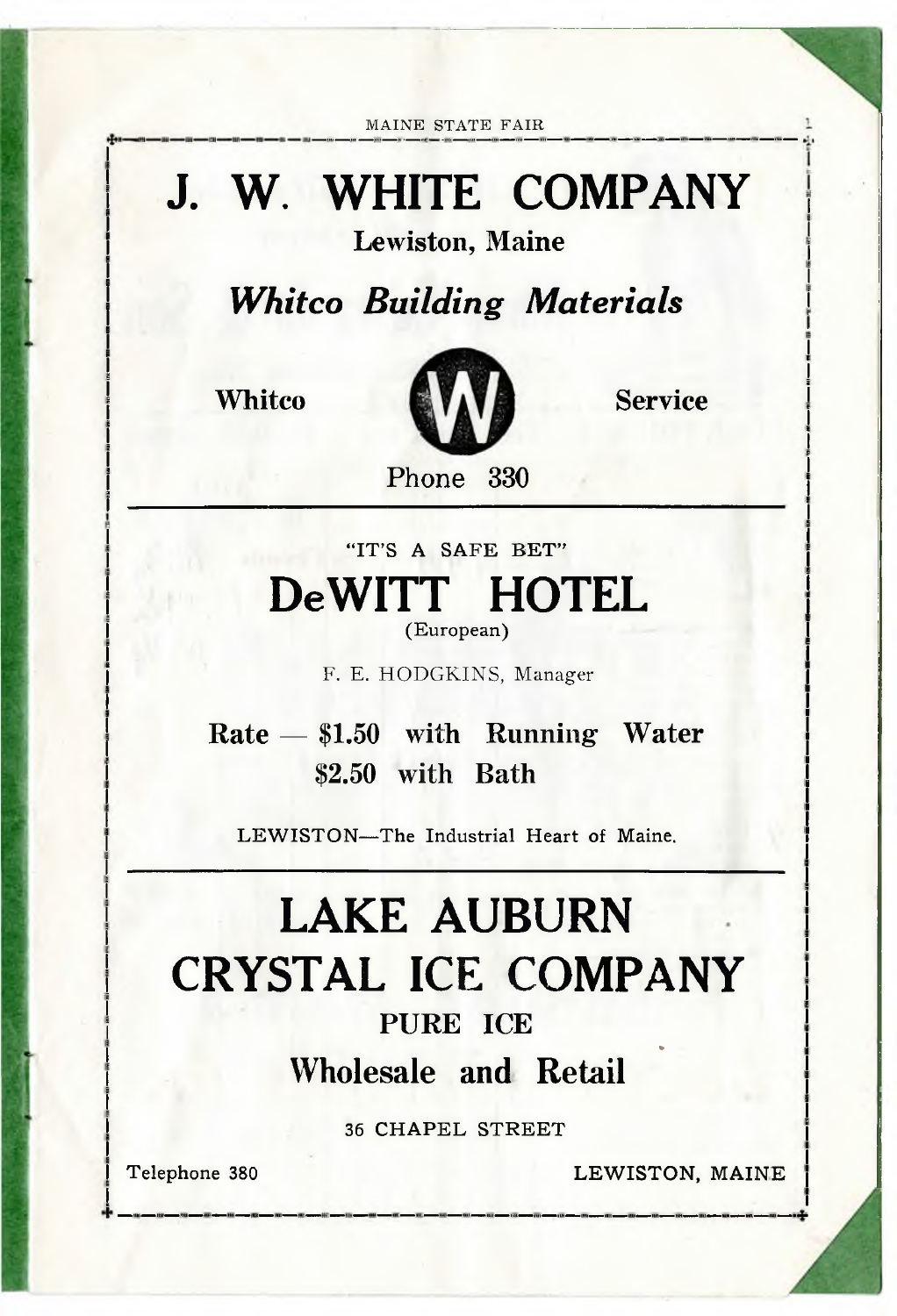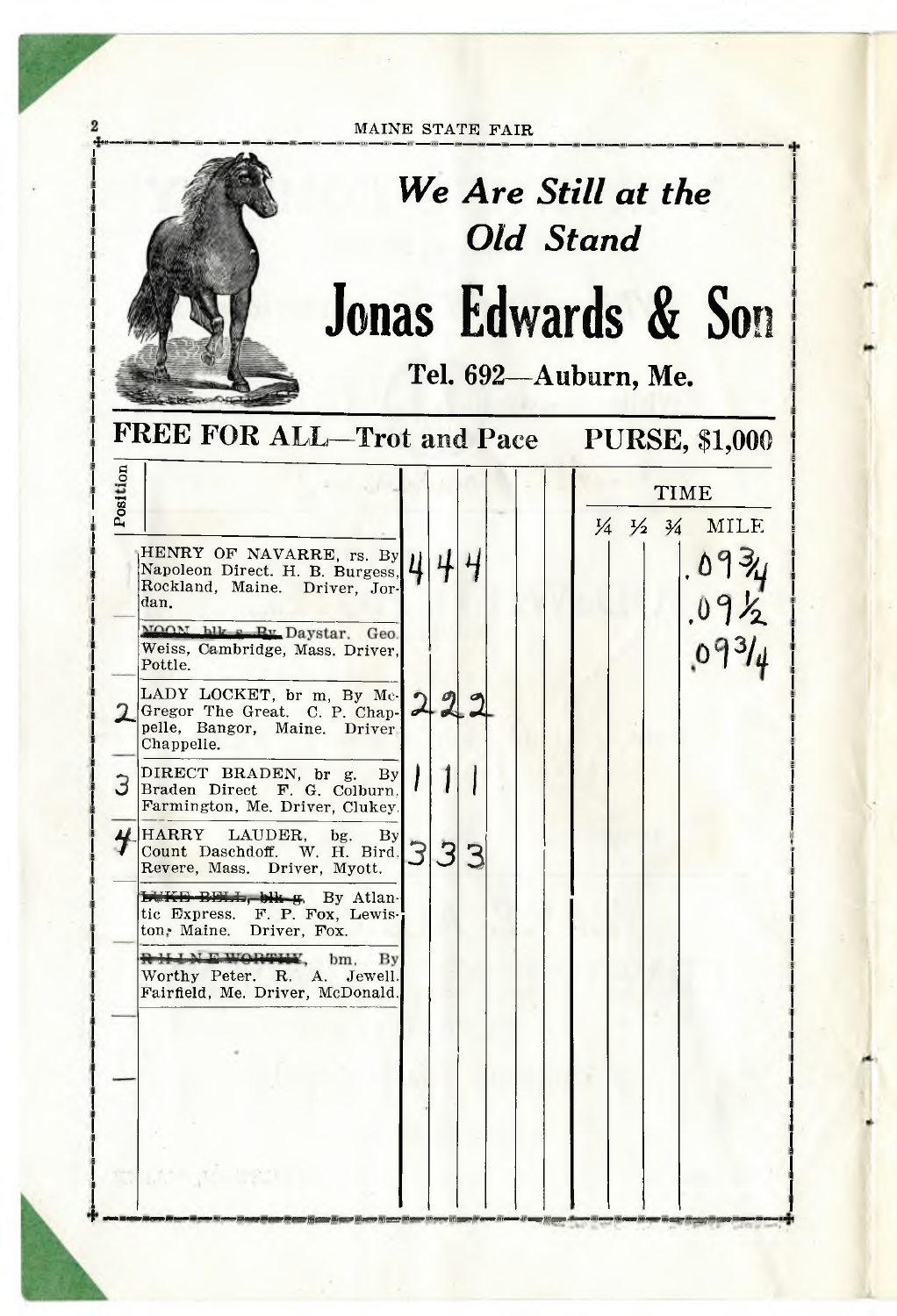**MAINE STATE FAIR** Compliments of *Louis J. Brann* **Democratic Candidate for GOVERNOR**  $-$  Direct Braden  $-$ **When in need of anything in the Florist Line — Have**

## *Ernest Saunders*

**The FLORIST fill your orders**

23 LISBON STREET 578 MAIN STREET

Store: **Greenhouses:**

LEWISTON, MAINE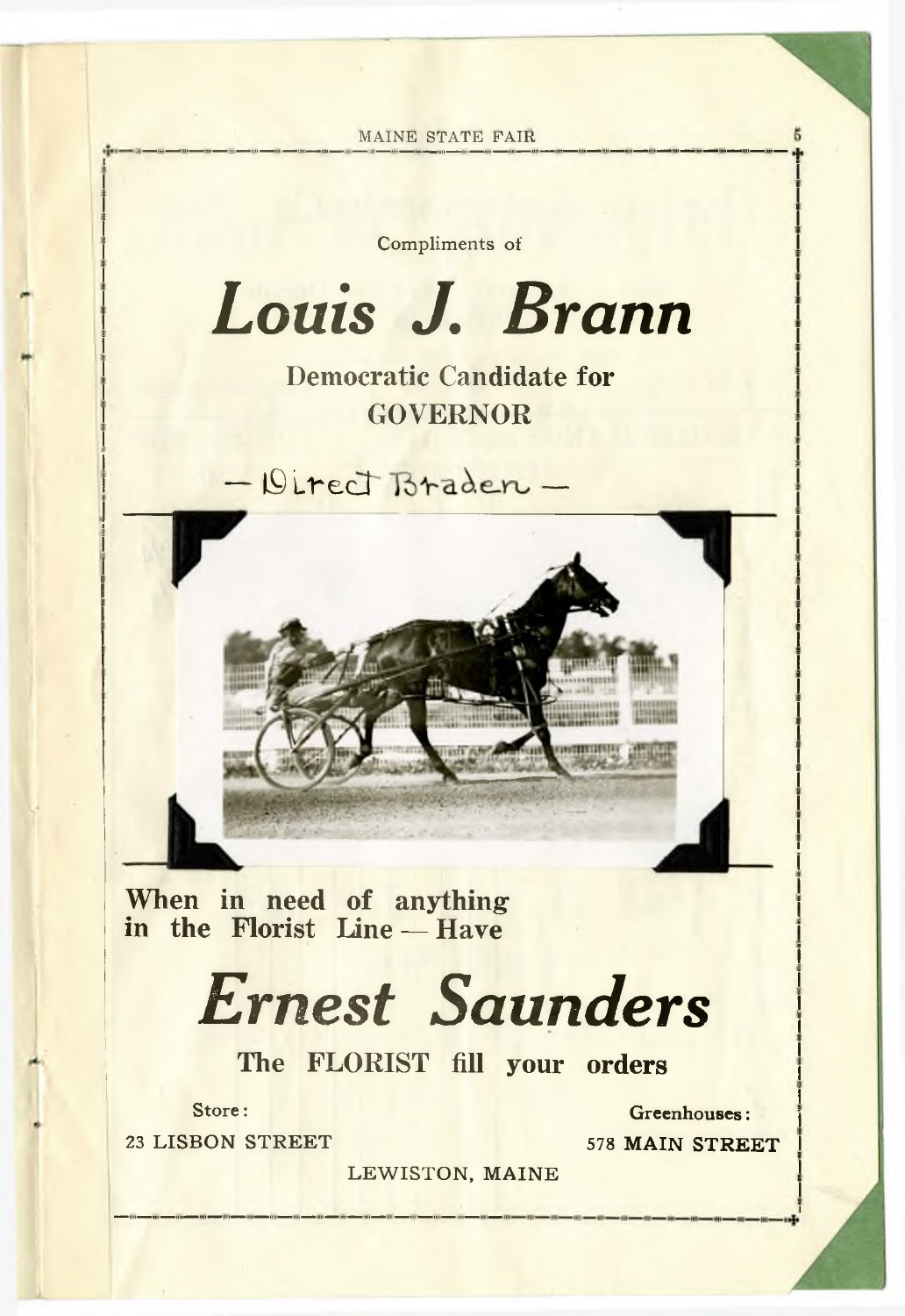|          | <b>Darling Automobile Co., Inc.</b><br>-Distributors-<br>$\text{Reo} - \text{Auburn} - \text{Cord} - \text{DeSoto}$                                                                                                                                                                                                                                                                                                                  |                     |                                    |           |                         |    |                                                    |
|----------|--------------------------------------------------------------------------------------------------------------------------------------------------------------------------------------------------------------------------------------------------------------------------------------------------------------------------------------------------------------------------------------------------------------------------------------|---------------------|------------------------------------|-----------|-------------------------|----|----------------------------------------------------|
|          |                                                                                                                                                                                                                                                                                                                                                                                                                                      |                     | <b>Plymouth</b>                    |           |                         |    |                                                    |
|          | Buy with confidence where the majority buy.<br>15-27 FRANKLIN ST.                                                                                                                                                                                                                                                                                                                                                                    |                     |                                    | Tel. 1190 |                         |    | <b>AUBURN, MAINE</b>                               |
|          | 2 YEAR OLD TROT and PACE                                                                                                                                                                                                                                                                                                                                                                                                             |                     |                                    |           |                         |    | <b>PURSE, \$200</b>                                |
| Position | MARY AGNES, by Guy Richard.<br>R. E. Sturgis, Norway, Maine.<br>Driver, Kingsley.<br>DR. HANOVER, by Henry<br>Clukey, Rockland, Me. Driver,<br>Myott.<br>CALUMET DREAM, bf, By Jus-<br>tice Brook. E. A. Snowden.<br>Kennebunk, Maine. Driver, Had-<br>dock.<br>CALUMET DOROTHY, bg.<br>By<br>Truax. F. C. Pooler, Skowhe-<br>gan, Maine. Driver, Keyes.<br>$\mathbf{B}$ and $\mathbf{B}$ and $\mathbf{B}$<br><b>St. Sig. Hamler</b> | $\overline{3}$<br>4 | $\overline{\mathbf{r}}$<br>4<br>72 |           | rede<br>$H_{\text{th}}$ | ∔- | TIME<br>$\frac{1}{4} \frac{1}{2} \frac{3}{4}$ MILE |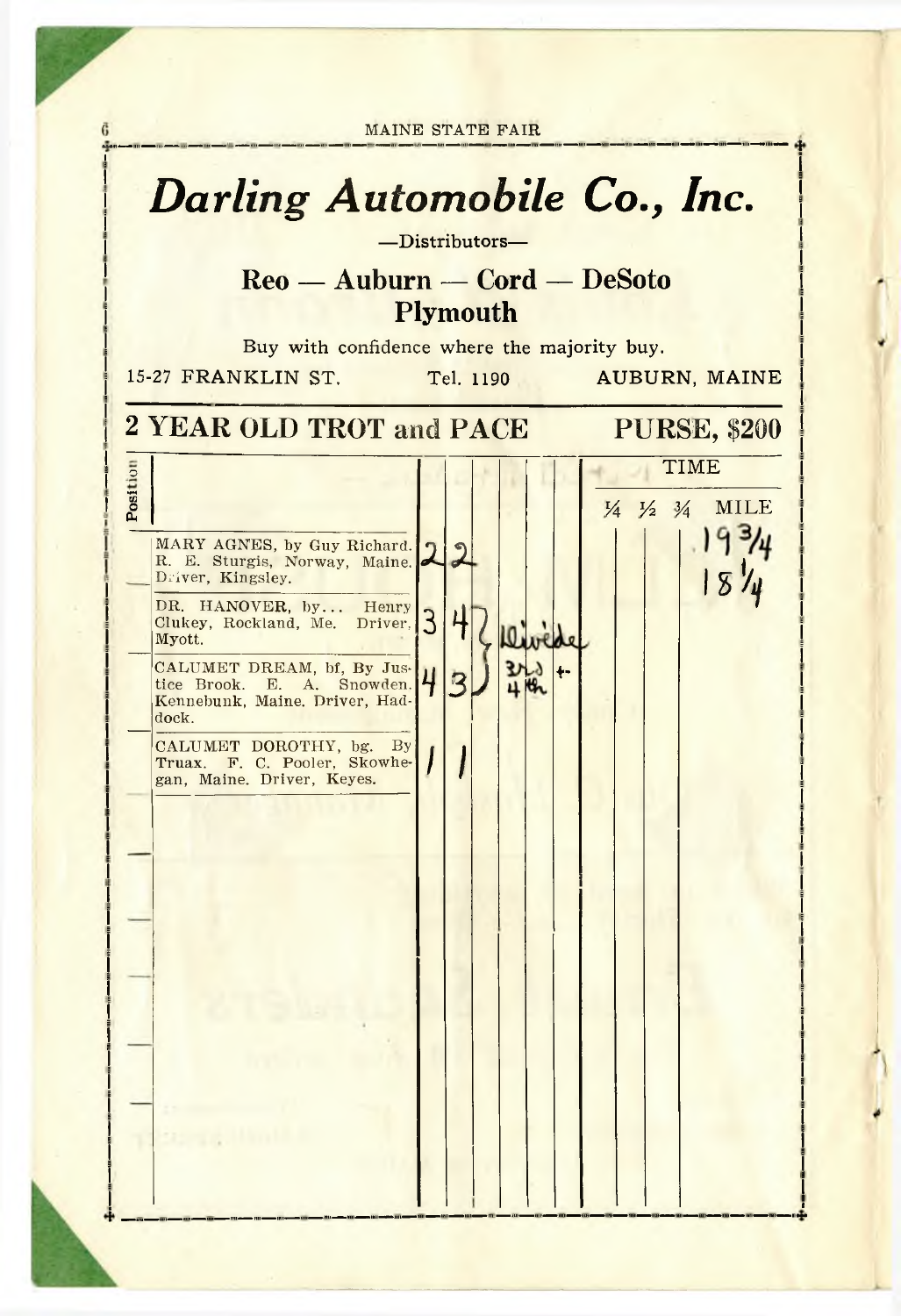## *John W. Boyington*

**AUBURN, MAINE**

## *Decorations for all Occasions*

**Furnishes the Bunting for the Principal Maine Fairs**

## *For Sale and To Let All Sizes*

TENTS

**LEWISTON & AUBURN AWNING CO.**

Tel. Factory 2162 — Tel. Residence 223

**187 Washington St. Auburn, Maine**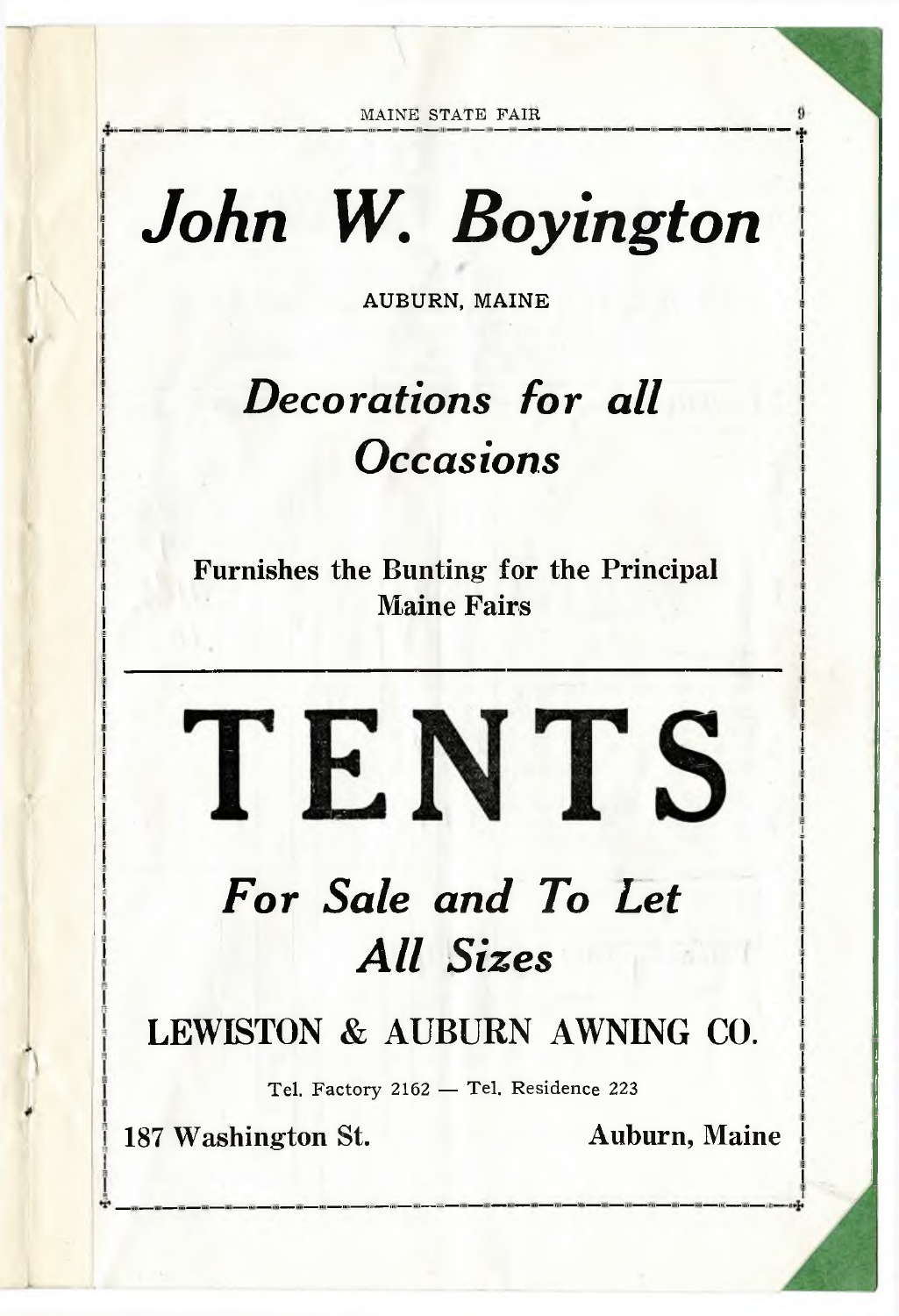|          | stock and compare our prices with others.<br>LEWISTON BUICK COMPANY<br>LEWISTON, MAINE<br>DIVISIONS-Portland, Augusta, Waterville, Farmington,<br>Brunswick, Bath and Rockland.                                                                                                                                                                                                                                                                       |   |                                    |  |  |                                                                                      |
|----------|-------------------------------------------------------------------------------------------------------------------------------------------------------------------------------------------------------------------------------------------------------------------------------------------------------------------------------------------------------------------------------------------------------------------------------------------------------|---|------------------------------------|--|--|--------------------------------------------------------------------------------------|
|          | <b>2.14 TROT</b>                                                                                                                                                                                                                                                                                                                                                                                                                                      |   |                                    |  |  | <b>PURSE, \$600</b>                                                                  |
| Position | FANNIE VOLO, bm. By Peter<br>Volo. Rowe Stable, Brockton.<br>Mass. Driver, Chappelle.<br>WILSON-EXPRESS, br g. By<br>Atlantic Express. C. A. Proctor,<br>Naples, Maine. Driver, Pottle.<br>HOLLYWOOD LEE, blk g. By 9<br>Great Britton. W. H. Keyes.<br>Skowhegan, Me. Driver, Keyes.<br>GWENDLYN AUBREY, bm, By<br>Capt. Aubrey. Mr. Ludwick,<br>Richmond, Me. Driver, Clukey.<br>DILET by Ry Etawah. F. P.<br>Fox, Lewiston, Maine, Driver,<br>Fox. | З | $\overline{3}$<br>$\boldsymbol{2}$ |  |  | $\frac{1}{4}$ $\frac{1}{2}$ $\frac{3}{4}$<br><b>MILE</b><br>.09<br>$.11 \frac{1}{2}$ |
|          | Nowaday Mac<br>metheme                                                                                                                                                                                                                                                                                                                                                                                                                                |   |                                    |  |  |                                                                                      |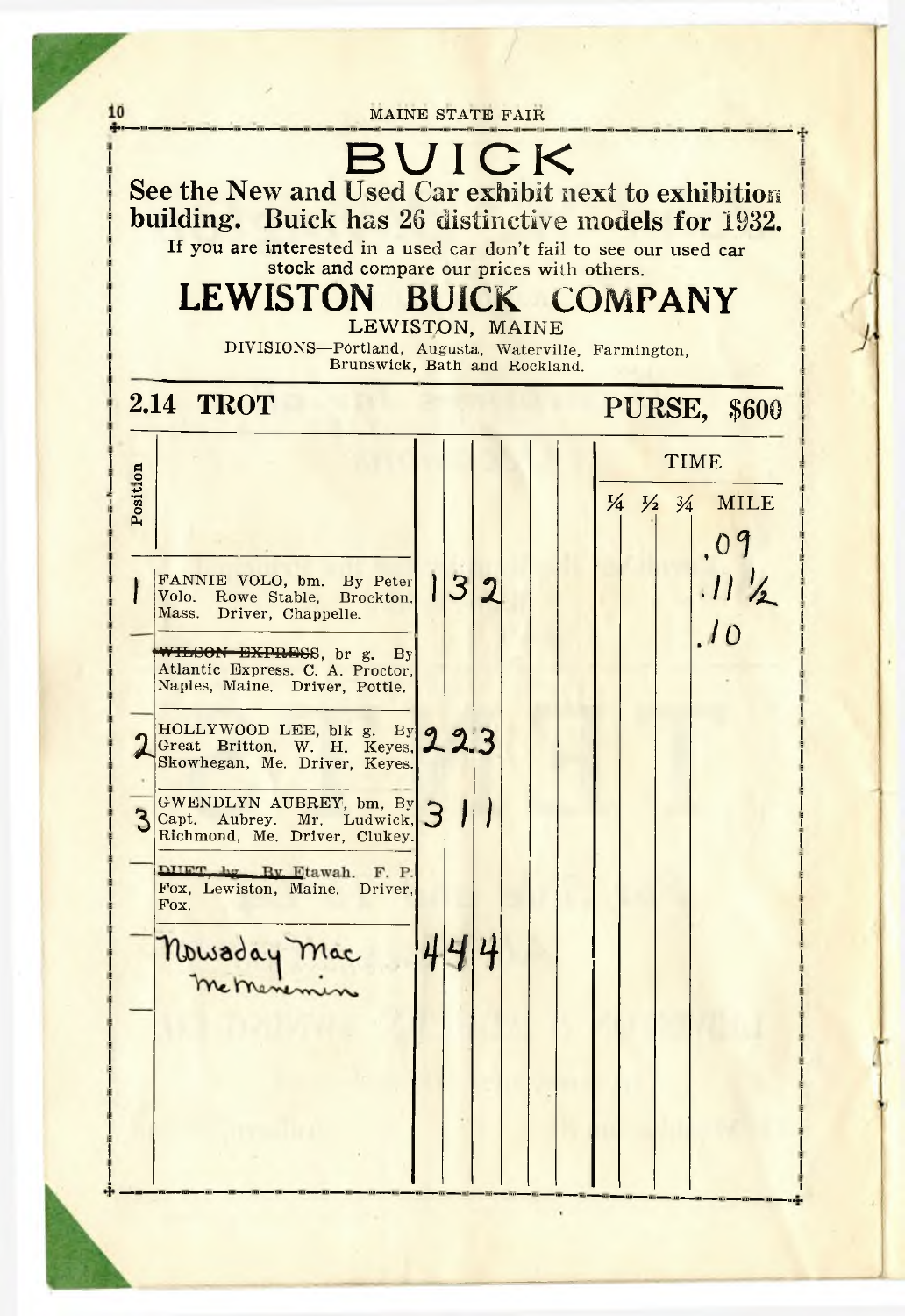*Sawyer Farms*

Delicious Home **Made**

ICE CREAM

#### "Bet You'll **like** It"

**At** the **Sawyer Farms, Greene Village or Washington Street, Auburn**

**U. S. Government Inspected Establishment 303 Established 1865**

13

E. W. PENLEY

#### **BEEF and PORK PACKER**

**Wholesale Dealer in Beef,** Pork **and** Provisions

**37 KNIGHT STREET AUBURN, MAINE**

**Proprietors of the famous**

Penley's "Blue Tag" **Brand**

Hams, Bacon, Lard, Salt, Porl:, Sausage, etc.

Fair Prices **Honest Values** 

## A. **J,** WESTON **COMPANY**

#### **COAL and LUMBER**

#### **Building Materials of all Kinds**

11 PINE ST. PHONE 44

MECHANIC FALLS, MAINE

**Carefully Graded Stock Prompt Service**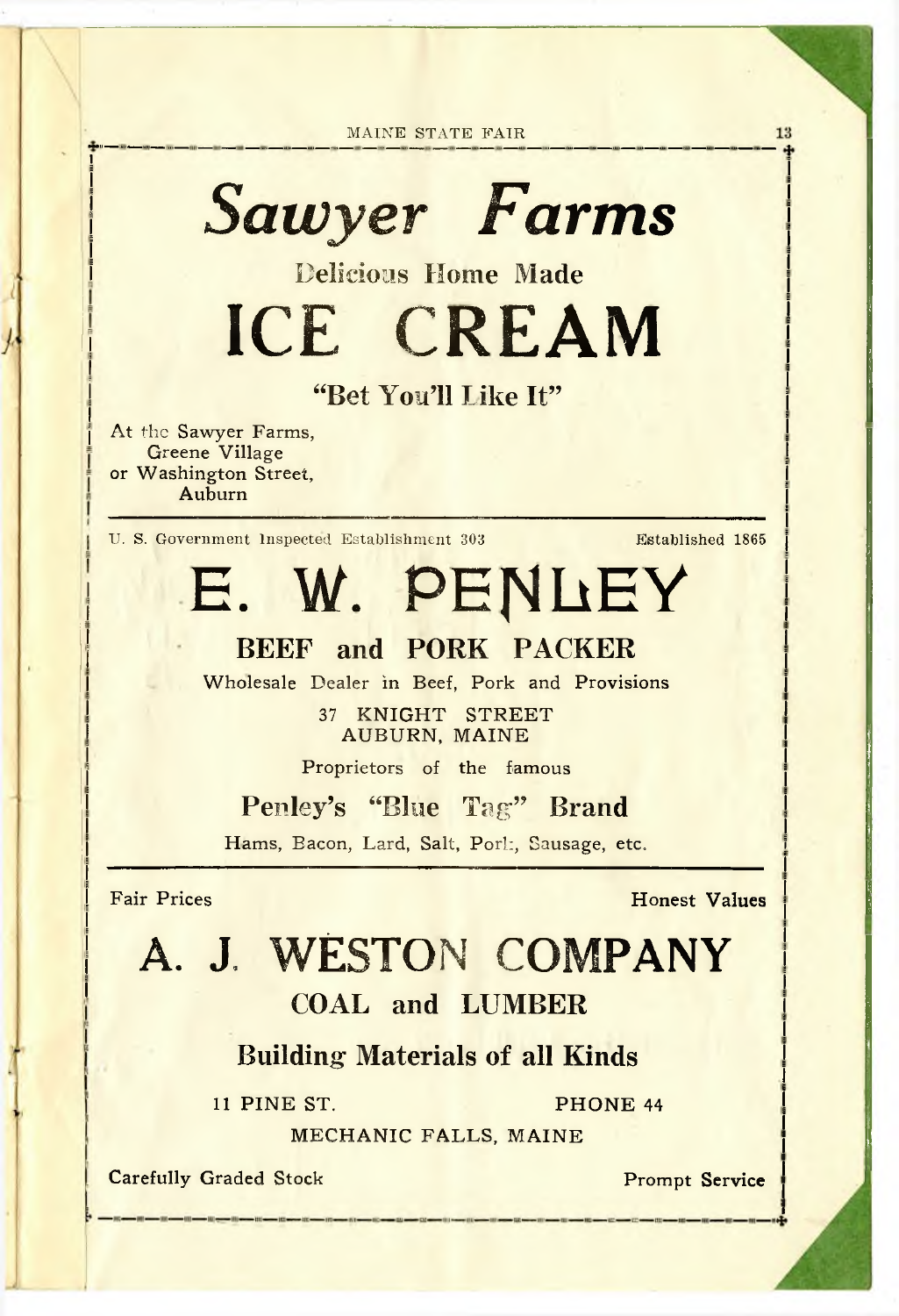|               | <b>General Motors Trucks</b><br><b>Gilbert &amp; Barker Oil Burners</b>                                                                     | See Our Exhibit |                |                         |    |          |     |  |                                         |
|---------------|---------------------------------------------------------------------------------------------------------------------------------------------|-----------------|----------------|-------------------------|----|----------|-----|--|-----------------------------------------|
|               | DAVIS CADILLAC CO., Inc.<br>21 CHAPEL ST.                                                                                                   |                 | Tel. 4680      |                         |    |          |     |  | <b>LEWISTON</b>                         |
|               | <b>2.17 PACE</b>                                                                                                                            |                 |                |                         |    |          |     |  | <b>PURSE, \$500</b>                     |
| Position<br>I | DAISY STRATHMORE bm, By 34460.<br>Knight of Strathmore, S. A.                                                                               |                 |                |                         |    |          |     |  | <b>TIME</b><br>1/4 1/2 3/4 MILE<br>, 11 |
| $\mathsf{z}$  | Wathan, Fort Fairfield, Maine.<br>Driver, Keyes.<br>KATHERINE C., bm. By On<br>Great, C. P. Channelle, Bangor.<br>Maine. Driver, Chappelle. |                 | 53             |                         |    |          | 30% |  | .13                                     |
| $\mathbf{3}$  | JESSIE NAPOLEON. Driver.<br>Clukey.                                                                                                         |                 | I              | $\overline{\mathbf{2}}$ | 3  |          |     |  |                                         |
| Ч             | ARGET NAPOLEON, chg. By 45<br>Napoleon Direct. Ben Nevers.<br>Portland, Maine. Driver, Jordan.                                              |                 |                |                         | 5R | $\Omega$ |     |  |                                         |
|               | Light E Phillip<br>$+2.$<br>By Peter<br>Stevens. Roosevelt<br>Webber.<br>Phillips, Maine. Driver, Webber.                                   |                 |                |                         |    |          |     |  |                                         |
|               | <b>HEATA DIRING, bm.</b> By Bra-<br>den Direct. W. S. Malcolm, Au-<br>Driver, McDonald<br>gusta.                                            |                 |                |                         |    |          |     |  |                                         |
| 5             | Forest Guy Myott                                                                                                                            |                 | $\overline{2}$ |                         |    |          |     |  |                                         |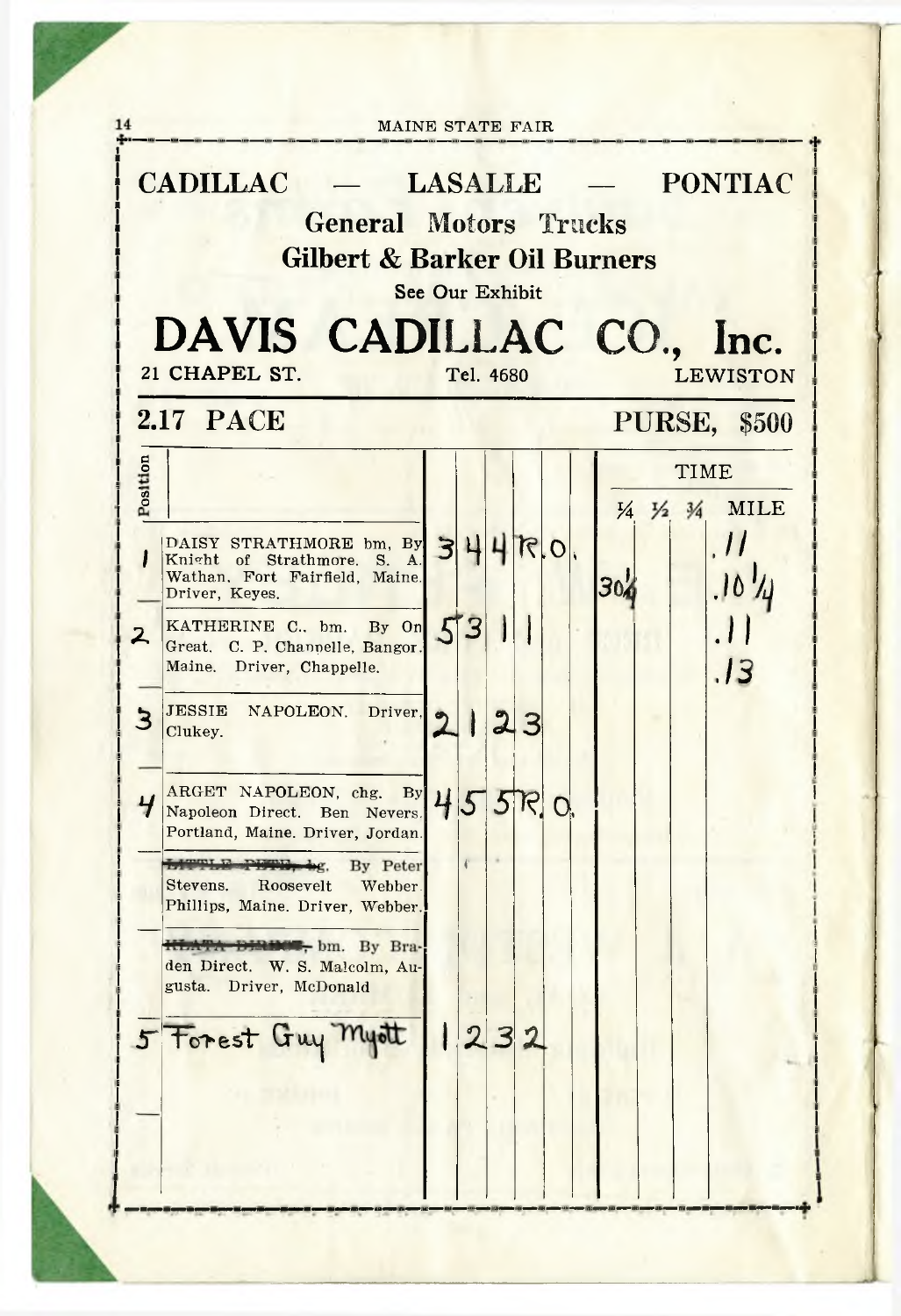**COMPLIMENTS OF**

## *J. P. HUTCHINSON & CO.*

**ELMER L. BRIGGS, Prop.**

**INSURANCE — REAL ESTATE**

**83 MAIN STREET AUBURN, MAINE** 

**Be a Sport...**

A Good Morning **Cup-**

**Brownell & Field Co.** 

**Sold by** 

## **ATTEND THE FAIR**

*Meserve Lumber Co,*

AUBURN NORWAY McFALLS

**OCRAT** 

COF

**Providence, R.I.**